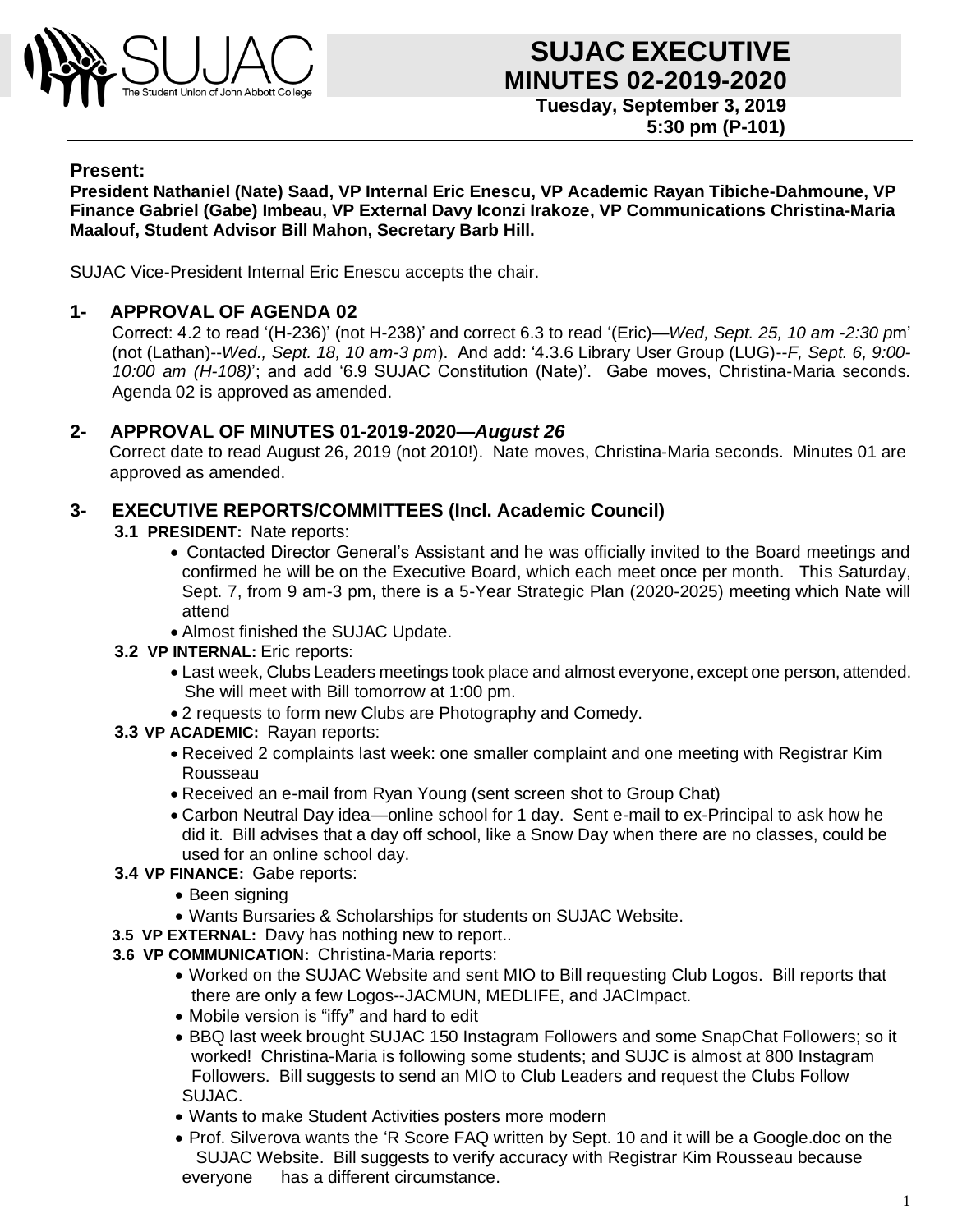# **4- CONGRESS**

Barb reports the numbers of seats on Congress for 2019-2020: Pre-U: 39 seats; and Technology: 14 seats. Barb takes the total numbers of full-time registered Pre-U and Tech students from the Records Dept. and divides these by 125 students represented by each Congress member, which gives the total number of seats available to Congress members.

# **4.1 Nominations Close—***Monday, Sept. 9, 4:00 pm*

# **4.2 Meeting-01—***Monday, Sept. 9, 5:30 pm (H-236)*

*Nate* will replace Eric as Congress Chairperson for the entire first Congress meeting Agenda-01:

- Welcome new Congress members 2019-2020
- Execs will be prepared to introduce themselves and give a brief blurb about each role
- Ice-Breaker (10 Minutes: Ask Congress to find their Character Match with 1 or 2 Yes/No questions)
- Congress Orientation.

# **4.2.1 Ice-Breaker**

*Rayan and Gabe* will set up the 25 pairs for the 'Character Match' Ice-Breaker with 1-2 Yes/No Questions.

# **4.2.2 Orientation (Agenda 01)**

Nate will cover this first Congress Orientation meeting.

Eric will run the second Congress meeting with the election of the Congress Chairperson and the Secretary and filling some important student rep seats, e.g., Board Tech seat, Academic Council, SART, and Science.

# **4.2.3 'Congress For Dummies'**

Execs will continue to look over the 'Congress For Dummies' package and notify Barb of any changes. Execs agree to:

- Make '…Dummies' more concise and engaging for Congress; and
- Will give it to Barb by Monday morning Sept. 9 for printing and assembling in duo-tangs.

# **4.3 Committees (List Being Set Up):**

- **4.3.1 Academic Council Reps (3 Regular, 3 Replacement)—***Friday, Sept. 6, 1:00 (H-355)* No Execs are available. Tabled for Congress.
- **4.3.2 Board of Governors:** *Technology Rep--Tuesday, 7:00-9:00 pm* Tabled for Congress.
- **4.3.3 Foundation—***Wed., Sept. 25, 6:00-8:30 pm (Light Dinner)*

Christina-Maria, Davy and Rayan are available. Nate draws a name from a bowl and: *Rayan Tibiche-Dahmoune is The Chosen One!* 

- **4.3.4 SART (Sexual Assault Response Team): 1 Male, 1 Female—***Tues., Sept. 17, 2;30-4:00* No Execs available—Tabled for Congress. *(Room TBA* Eric reminds everyone that Antoine Beauchemin wants to come and see SUJAC to set up the mandatory training sessions for students. Bill recommends a Congress meeting to condense the training to one (1) hours.
- **4.3.5 Science (1 Rep)—***Tues, Sept. 10, 10:00-11:30 (AM-125)* No Execs—Tabled for Congress.
- **4.3.6 Library User Group (LUG)—***Friday, Sept. 6, 9-10 am (H-108) Nate Saad* accepts the seat.
- **4.3.7 Clubs (VP Finance, VP Internal + 2 Congress members)—***Monday, Sept. 9, 1:00-2:00 pm* **Barb** will set up Student Activity Committee (SAC) meeting, if possible, to alternate at same time.

# **5- SUJAC UPDATE—Bandersnatch Column—***Friday, Sept. 6 (Nate)*

Nate is almost done and will submit it to Barb by Monday.

Eric reports that Bandersnatch Editor-in-Chief Virginia Marquez-Pacheco and Assistant Editor Casey Dobson want to eliminate the SUJAC Update from Bandersnatch, saying the content is not always accurate and it isn't even written by "real students". Bill states that Virginia and Casey don't understand the significance of the SUJAC Update and explains the background of how it came about. Bandersnatch falls under the Student Activity Committee (SAC) as a service organization and through SAC, SUJAC provides significant funding to Bandersnatch for a ¼ page Update in a 12-page issue! Gabe suggests a write-in section for "real students". Gabe will talk with Virginia about it and Nate will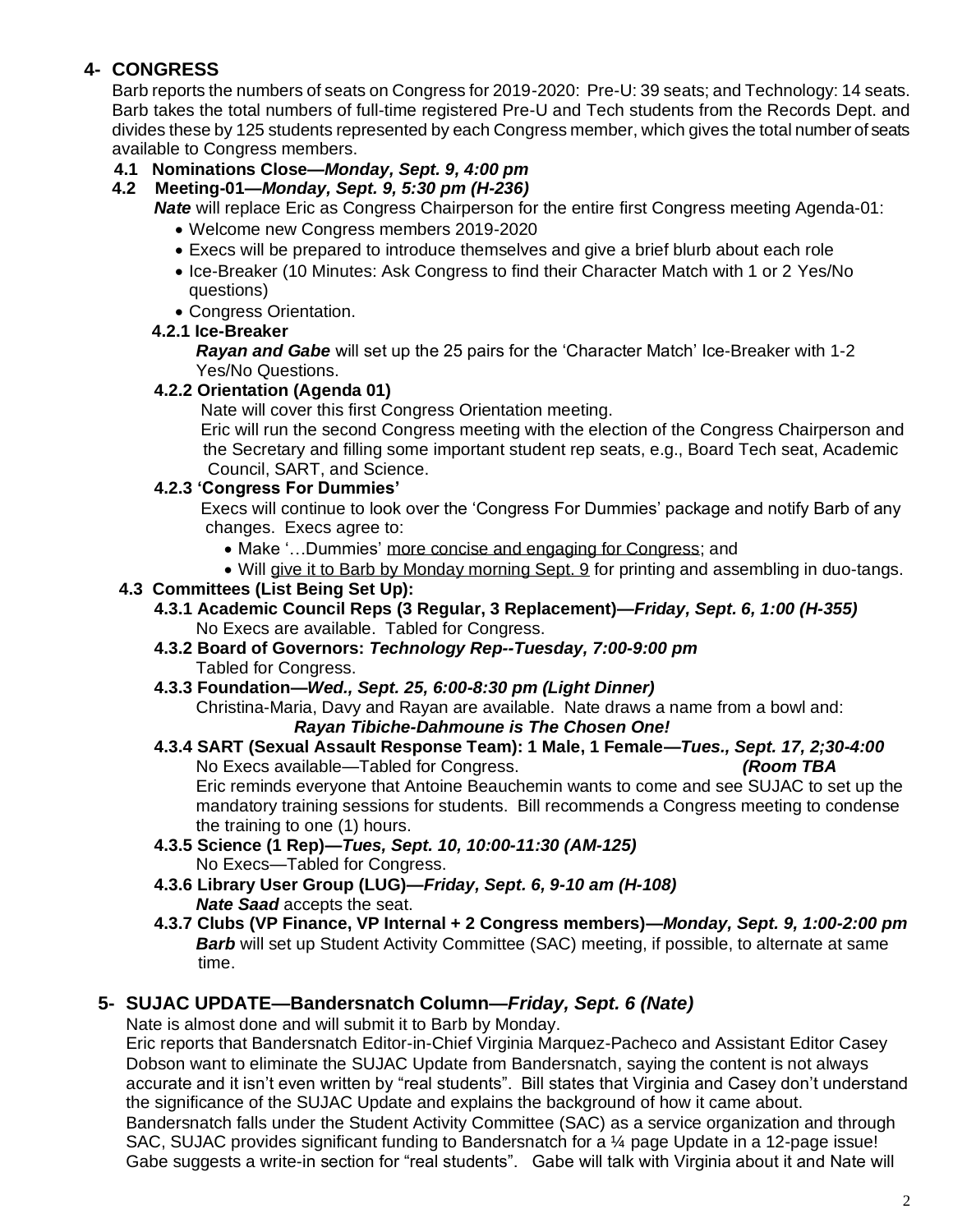talk with Casey. Barb adds that she edits the SUJAC Update and checks the content for accuracy. Also, SUJAC adds a photo now and then and can add the latest one of the SUJAC Executive Team.

# **6- SUJAC BUSINESS**

- **6.1 Goals & Objectives:** Bill asks **Execs** if they want to brainstorm Goals & Objectives, to come up with something to work on this year? Execs generate Ideas:
	- SUJAC 50
	- Carbon Neutral
	- Climate Change: Global Climate Strike—Friday, Sept. 27 (Call on Students To Strike &

Support from Teachers. (Evan Wolfe & ECOJAC)

- Congress Climate Committee
- Partner with ECOJAC
- Transportation (419 + Parking)
- Partnerships with Local Businesses (Student Life)
- Book Fair @ Beginning of Semester (Student Life)
- Improved Merch (Exposure)
- Poppy Run (Student Life)
- Teacher & Staff Appreciation (Student Life)
- Elections (Exposure)
	- Meet The Candidates
	- Federal/Elections Canada: Students Hired but no day off—Oct. 21 @ JAC
	- Quebec: Day Off
- Movin'on Summit (Exposure + Student Life)
	- Opportunities for Advancement
	- Business Workshop + Leadership
- SUJAC Constitution (Start ASAP) (Student Life)
- SUJAC Specials @ The Oval & Cafeteria (Affordability)
- Scholarship Promotion—Chair picks people (Affordability)
- Administration Relations (Exposure)

Execs suggest 3 E's—*Environment, Economic, Exposure!* And *Communication* is the key. Bill will be proud of the Execs if they achieve 2/3rds of these Goals & Objectives. Discussion about Congressional Committees that Executives Chair and Bill advises these

Committees have to recommend Action Steps! Tabled for next meeting to Prioritize Top 3.

#### **6.2 Executive Hoodies**

Bill sent the link to Nate to look at and Execs will decide on 3 choices (Budget between \$40-\$50 each for a regular Hoodie). Bill will get he prices. Discussion ensues about Execs fundraising for the Hoodies and Bill gives the background of Execs being given this "reasonable" merch., already budgeted at the time of SUJAC Branding Tabled for Execs to decide on this.

#### **6.3 SUJAC-Club Day—***Wednesday, Sept. 25, 10 am-2:30 pm (The Agora)*

**6.3.1 Theme—'Retro 70's':** When Eric told the Clubs about JAC50 and the Retro 70's idea for a theme, they were motivated by this. Rayan stresses that the Execs have to go with this and dress accordingly for it. Tabled.

# **6.4 Student Activity Committee (SAC)**

Bill will explain how SAC works and he also wants to give the Execs 'Cliff Notes' on the Foundation and how that works as well. Tabled for next meeting.

#### **6.5 Guests—Who & Dates?:** *DG, DSS, Deans, Directors*

Bill reports that, typically, the Execs liaise with Administration and, historically, the first Guests to visit SUJAC are: Director General John Halpin & Director of Student Services Dennis Waide, then Academic Dean Gordon Brown, Facilities Director Michael Johnston, etc. They need 1-2 weeks notice. Once the Execs have their Goals & Objectives Priorities in order, then they are clear to discuss with the Guests. Christina-Maria wants to improve contact with Admin. Barb recalls when the SUJAC President would meet with the Director of Student Services once a week or bi- weekly to keep up-to-date on what was happening with the College's Management. And then the President would update SUJAC in his weekly Executive Report. This kept the lines of contact and communication open.